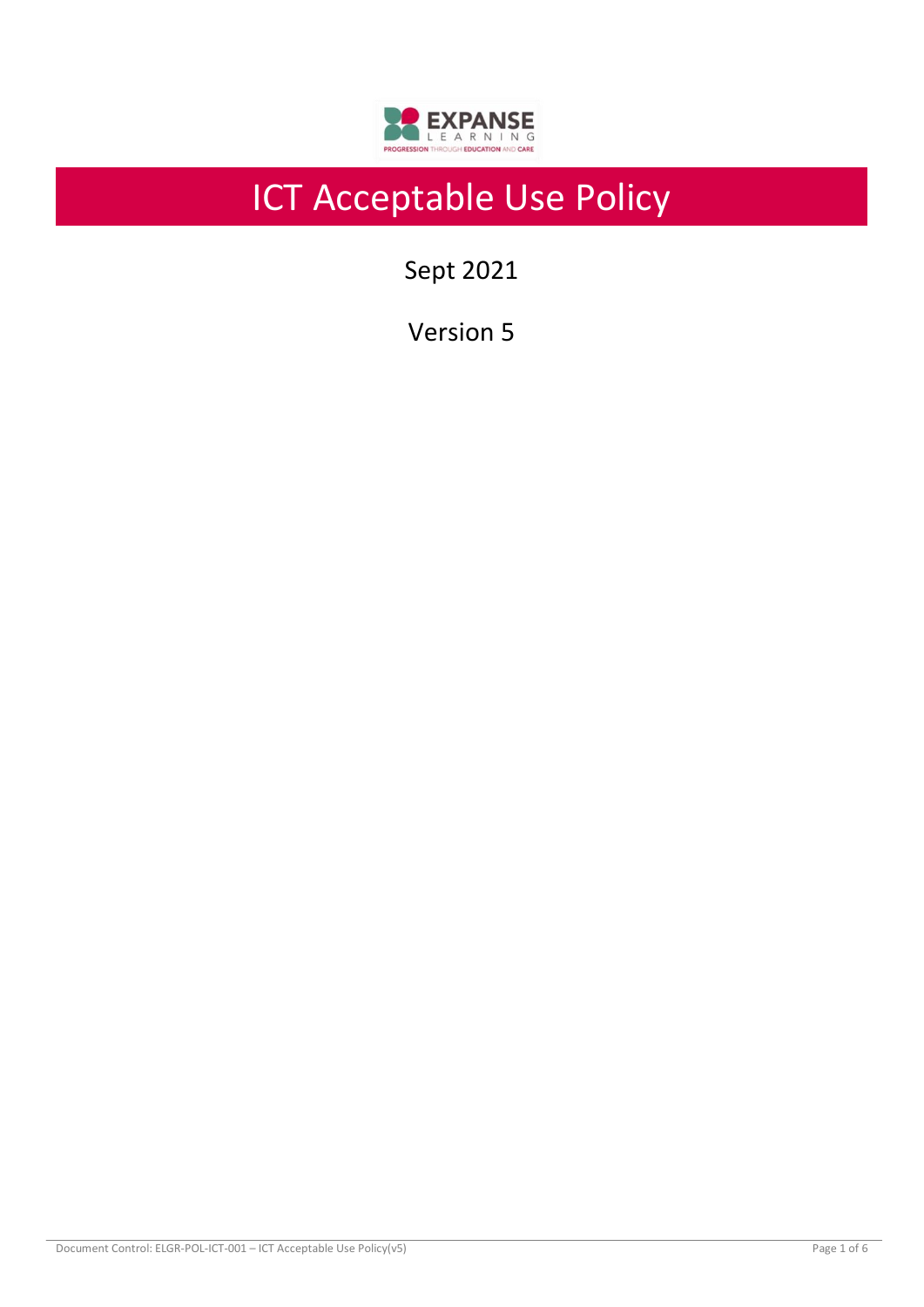# **1. Scope**

This policy applies to all staff at Expanse Learning.

# **2. Introduction**

Expanse Learning believes in the educational value of such electronic services and recognises their potential to support the curriculum. Every effort will be made to provide quality experiences for students and teachers using this service. Inappropriate and/or illegal interaction with any information service is strictly prohibited.

Students should not be able to access harmful or inappropriate material from Expanse Learning's IT system however; we will need to be careful that 'over blocking' does not lead to unreasonable restrictions as to what students can be taught with regards to online teaching and safeguarding. To qualify for Network, Internet and e-mail access, students must read, sign and return the [agreement.](https://cgsweb.carres.lincs.sch.uk/extranet/data/rctpolicies/RCT%20ICT%20-%20AUP%20&%20Media%20Forms%20adopted%2020%20June%202016.pdf)

If British decency laws are breached or the [Computer Misuse Act 1990](http://www.legislation.gov.uk/ukpga/1990/18/contents) is breached then a student is likely to have the matter referred to other authorities including the police. The Computer Misuse Act 1990 identifies three specific offences:

- $\circ$  Unauthorised access to computer material (that is, a program or data).
- o Unauthorised access to a computer system with intent to commit or facilitate the commission of a serious crime.
- o Unauthorised modification of computer material.

Please read this document carefully, only once the acceptable use agreement has been signed and returned will access to the computer system be permitted. Listed below are the provisions of this agreement. If anyone violates these provisions, access to the Network, Internet and e-mail will be denied and they will be subject to disciplinary action.

# **3. Personal Responsibility**

As a representative of Expanse Learning, you will accept personal responsibility for reporting any misuse of the network to a staff member. Misuse may come in many forms, but it is commonly viewed as any message(s) sent or received that indicate or suggest pornography, unethical or illegal requests, racism, sexism, inappropriate language, any use which may be likely to cause offence and attempts to disrupt or hack into the computer network.

# **4. Acceptable Use**

The use of ICT must be in support of work activities, education activities and research in accordance with the educational goals and objectives of Expanse Learning. Everyone is personally responsible for this provision at all times when using any ICT resource. Use of other networks or computing resources must comply with the rules appropriate to that network. (e.g. within other partners of the group or when on work placement).

Transmission of any material in violation of any United Kingdom or other national laws is prohibited. This includes, but is not limited to, copyrighted material, threatening or obscene material or material protected by trade laws. Use for commercial activities by for-profit organisations or personal enterprise is generally not acceptable.

## **5. Privileges**

The use of ICT is a privilege and inappropriate use can result in that privilege being withdrawn. Students will participate in a discussion with a member of staff as to proper behaviour and use of the facilities. Staff will rule upon inappropriate use and may deny, revoke or suspend usage.

## **6. Network Etiquette and Privacy**

Everyone is expected to abide by the generally accepted rules of network etiquette. These rules include, but are not limited to, the following:

- *BE POLITE - Never send or encourage others to send abusive messages. Respect the rights and beliefs of others*
- *USE APPROPRIATE LANGUAGE - Remember that you are a representative of the group on a global public system. Never swear, use vulgarities or any other inappropriate language. Illegal activities of any kind are strictly forbidden.*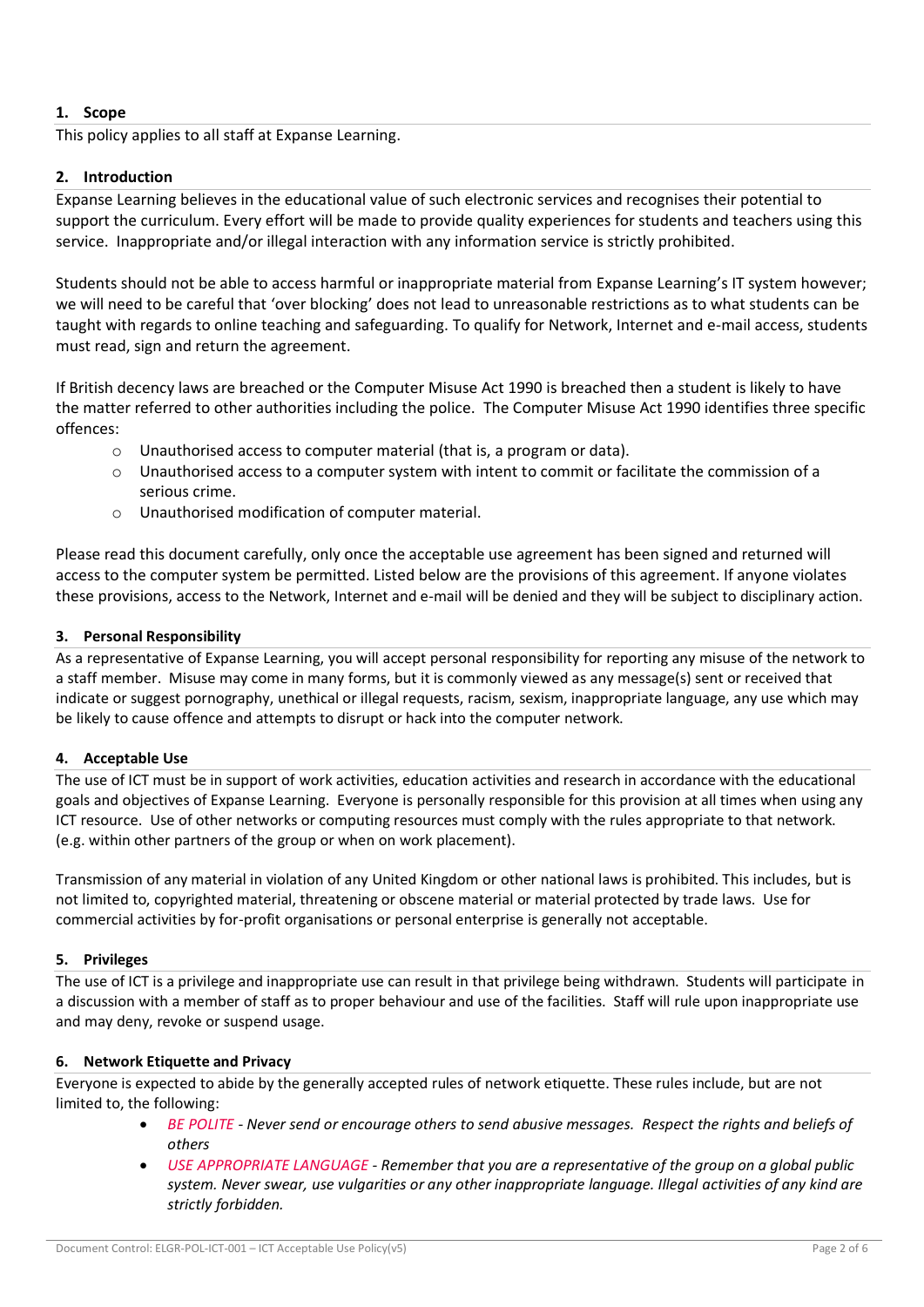- *PRIVACY - Do not reveal any personal information to anyone, especially the home address or personal telephone of yourself or any other students.*
- *PASSWORD - Do not reveal your password to anyone. If you think someone has obtained your password, contact you're Line Manager/tutor immediately.*
- *ELECTRONIC MAIL - Electronic mail (e-mail) is not guaranteed to be private. Messages relating to, or in support of, illegal activities may be reported to appropriate authorities.*
- *REFERENCE WORK - Cite references for any facts that you present. Do not copy another person's work and imply that it is your own (i.e. plagiarism). Plagiarism leads to formal action, up to and including, withdrawal from examination and qualifications.*
- *DISRUPTIONS - Do not use the network in any way that would disrupt use of the services by others.*

## **7. Services**

Expanse Learning makes no warranties of any kind whether expressed or implied, for the network service it is providing. Expanse Learning will not be responsible for any damages suffered whilst on this system. These damages include loss of data as a result of delays, non-deliveries, mis-deliveries or service interruptions caused by the system or elements of the system, errors or omissions. Use of any information obtained via the network or other information systems is at the user's own risk. Expanse Learning specifically denies any responsibility for the accuracy of information obtained via its Internet services.

#### **8. Security**

If you identify a security problem, notify you're Line Manager/Tutor at once. Never demonstrate the problem to another student. All use of the system must be under your own username and password. Remember to keep your password to yourself. Do not share it. Anyone caught disclosing passwords may have their access denied and may be subject to disciplinary action. Any user identified as a security risk may be denied access to the system and be subject to disciplinary action.

Staff with their own assigned devise should use a password-protected screensaver to prevent unauthorised access to electronic records if you have to leave your computer unattended. It is critical that you **Log out and switch off your computer at the end of each day**, this allows your computer to install any critical updates that are required. In addition, ensure you choose a good password of at least 8 characters long, with a mixture of letters, numbers and symbols. Keep passwords secret.

#### **9. Vandalism**

Vandalism is defined as any malicious attempt to harm or destroy any equipment or data of another user or of any other networks that are connected to the system. This includes, but is not limited to, the uploading or creation of computer viruses, the wilful damage of computer hardware, whether connected to the network or not, the deletion of data from its place of storage.

## **10. Online Ordering systems**

It is strictly forbidden for students to use the Internet for ordering goods or services regardless of their nature. In addition, it is also forbidden for students to subscribe to any newsletter, catalogue or other form of correspondence via the Internet, regardless of its nature.

#### **11. Electronic Mail**

Electronic mail (email) is provided by the group (Office 365). The sending or receiving of any email, which contains any inappropriate material, is strictly forbidden. This material includes, but is not limited to, pornography, unethical or illegal requests, racism, sexism, inappropriate language, any use which may be likely to cause offence. Disciplinary action will be taken in all cases. It is also forbidden to send large volume emails (spamming).

## **12. Non-Educational Online Activity**

Students are not permitted to access non-educational games, media (e.g. YouTube) or chat services available online, unless with specific consent from their tutor.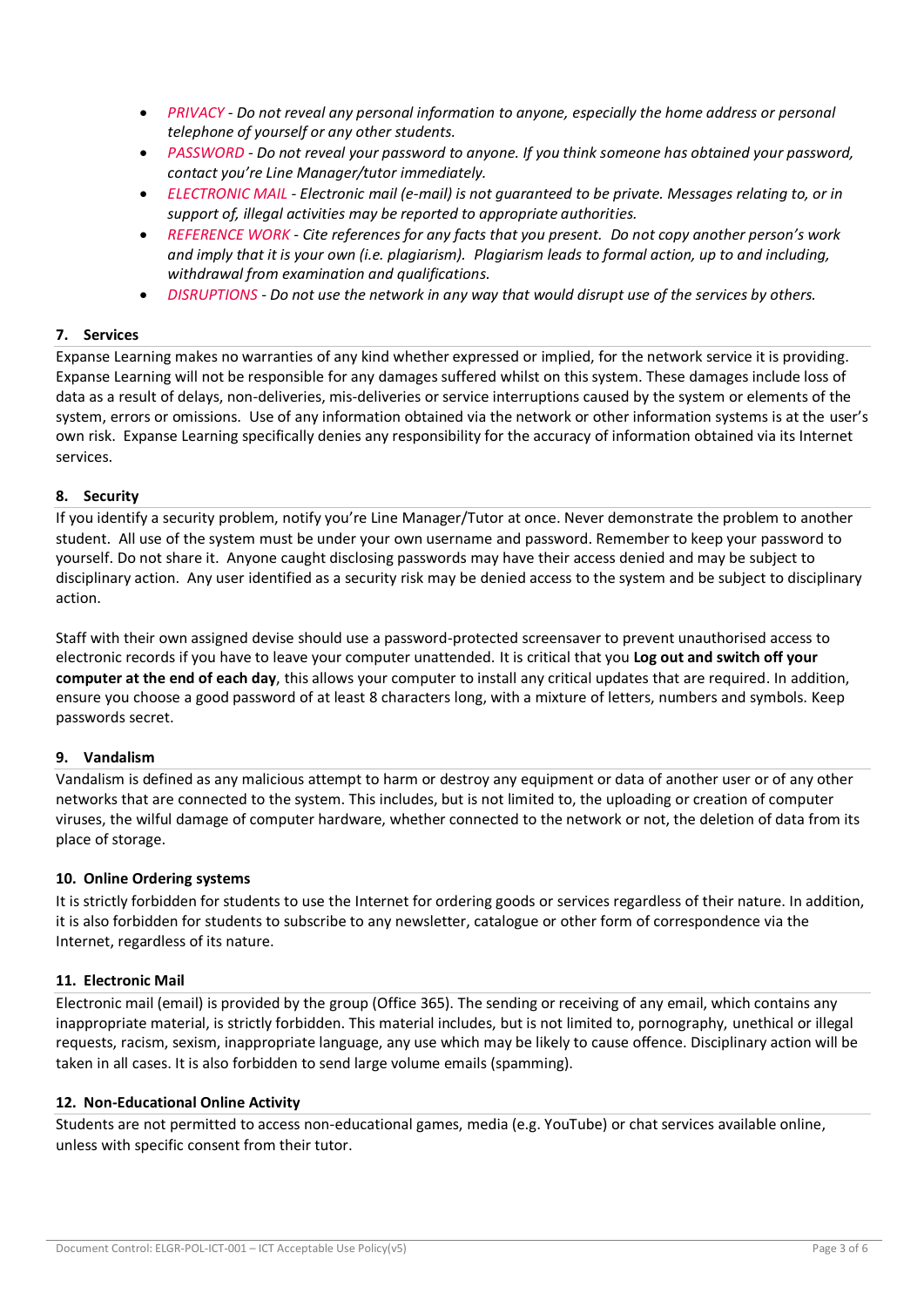## **13. Microsoft Teams**

Microsoft Teams has been implemented to be used for Online Learning purposes. The relevant Student/Teacher policies have been enforced and it must only be used in relation to the students learning activities. Students are not permitted to use Microsoft Teams outside of educational purposes for social reasons (e.g. for general socialising/chat). (Please refer to the Online Teaching Policy for further information. Microsoft Teams will be audited for misuse and any suspicious activity may be subject to disciplinary action.

## **14. Internet Search Engines**

Students are required to use Internet search engines responsibly. If students are found to be searching for material unsuitable and in breach of this policy, they will face disciplinary action. Students are strictly forbidden from removing safety filters from Internet Search engines in order to access unsuitable material. This includes but is not limited to the removal of the default filtering feature*.*

#### **15. Executable, Music and Video Files**

Staff and students are strictly forbidden from introducing executable files (e.g. '.exe, .cmd, .bat, .bin') to the network as these can is some cases contain harmful viruses. This includes but is not limited to copying such files onto shared network drives, saving them on your Home Area (Office 365) and running them from your USB memory stick.

Staff and students are strictly forbidden from introducing music and video files (e.g. '.mp3, .mp4, .mpeg, .wav, .avi'). These files in many cases are copyrighted and the copying onto shared network drives or storing on your Home Drive (Office 365) may breach their copyright. Staff and students are strictly forbidden from downloading executable, music and video files when using the Trust's Internet provision.

#### *16. Bring Your Own Device (BYOD)*

Staff and students choosing to connect their personal devices the schools wireless network accept that, where appropriate, they must comply with the requirements and terms of this policy and abide by ICT Acceptable Use Policy.

#### **17. Accessing Remote Systems**

Students are only permitted to access remote systems authorised by Expanse Learning.

#### **18. Saving Your Work**

Students/employees must not use external media (e.g. USB memory and external hard disks) as their primary storage repository as it is not possible to recover lost or corrupted files. Students/employees are advised to save all files to their OneDrive account where it is routinely backed up and easily accessed both onsite and remotely. Students/employees are advised to regularly save amendments to their files to minimise data loss if their service is interrupted.

## **19. Administrator accounts/permissions**

Employees who are granted with Administrator permissions must ensure that they only use the Admin account when required i.e. installing software or hardware etc. During their normal daily duties, they must use a local/standard account. Under no circumstances should an Admin use an Admin account to browse the internet.

#### **20. Retention**

In the event of a student or staff member leaving Expanse Learning, their Office 365 accounts will be deactivated with immediate effect, and all access will be revoked on the day of their departure:

- o Students accounts will be completely deleted from Office 365 at the end of the Academic year.
- o Staff accounts will be completely deleted from Office 365 after 12 months of their departure

## **21. Monitoring and Filtering**

Expanse Learning will work in partnership with Wigan Council to ensure that systems to protect pupils are reviewed and improved. If staff or students discover an unsuitable site, it must be reported to Shared Services.

Monitoring software is in use for back-up purposes and to protect the security and integrity of the group systems. This software is also used to prevent Internet misuse, for example, by blocking access to inappropriate sites or materials by using filtering software. Information recorded by the automated monitoring systems can be used to identify an individual user and show, for example, a website or document that a user has been viewing and the time spent browsing. Head of Shared Services will undertake regular review of the Internet activity logs to monitor system performance. Expanse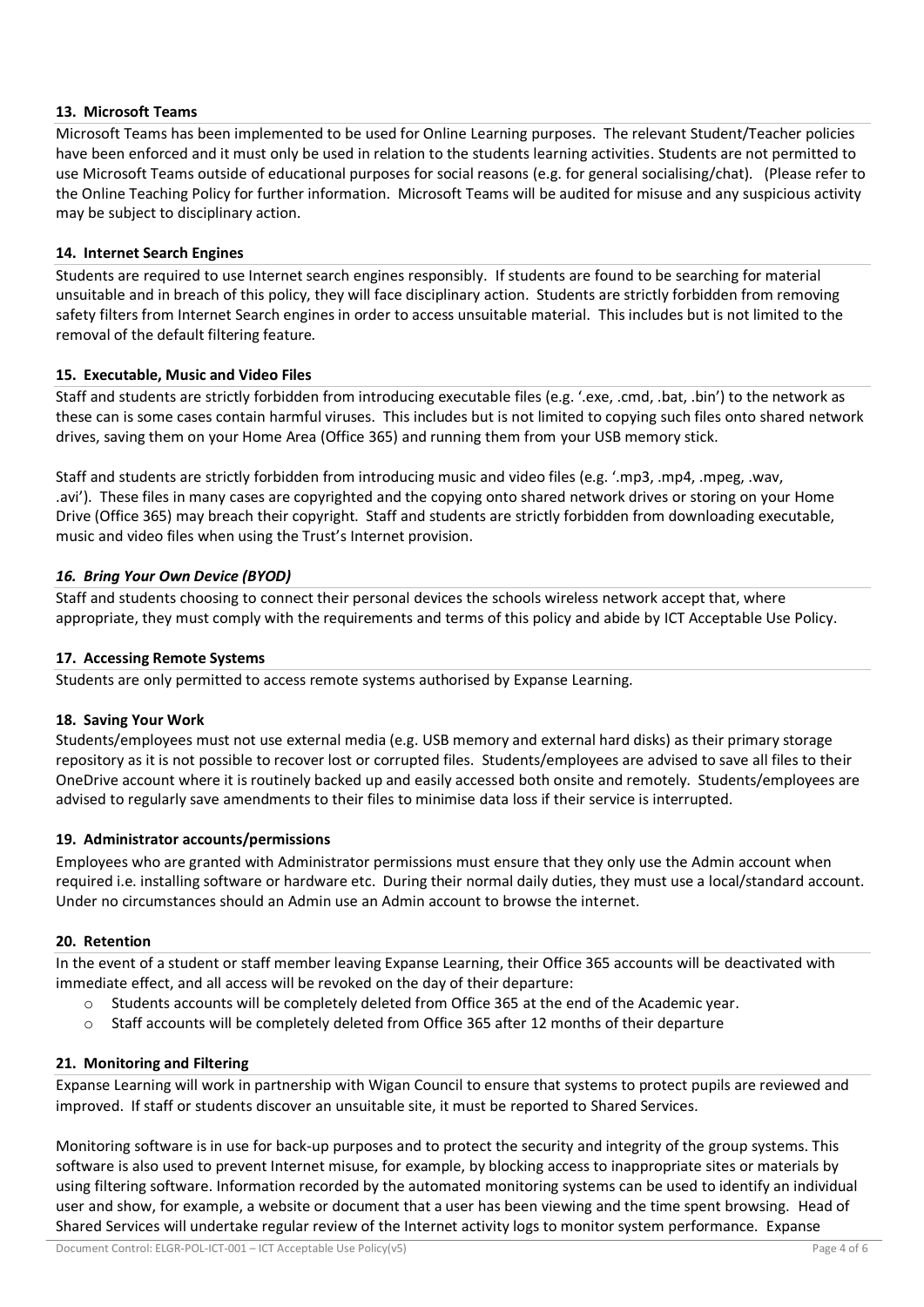Learning will undertake reviews at the specific request of management or by Shared Services. This may include review of usage and investigation of incidents and will be managed in accordance with local procedures.

Expanse Learning also has a statutory duty, under Section 26 of the Counter Terrorism and Security Act 2015, termed "PREVENT". The purpose of this duty is to aid the process of preventing people being drawn into terrorism. Expanse Learning is committed to supporting any investigation sanctioned by a Channel Panel. Expanse Learning using advanced web filtering systems provided by Agilysis UK, Wigan councils IT main Network Contractor, monitor and filter any web traffic they may or may not trigger a PREVENT referral.

Expanse Learning also reserves the right to carry out detailed inspection of any IT equipment without notice, where inappropriate activity is suspected. SLT will ensure that regular checks are made to ensure that the filtering methods selected are appropriate, effective and reasonable.

All Networks (including Routers and Firewalls) are managed centrally via Wigan Councils central Firewall Smoothwall Application and located behind a Draytek Router which has a WAN interface IP managed on Wigan Councils Firewall Rules (managed by Agilysis UK)

Agilysis UK monitor:

- o usage of the group curriculum computers and network
- o captures records of misuse and unacceptable behaviour, such as swearing, accessing inappropriate or filtered websites and explicit images and identifies the user involved
- o covers all internet use, all software, staff laptops, all websites, email, use of chat, forums and other social networking sites
- o All inappropriate use, misuse or abuse is reviewed by Shared Services who then decide on the action to be taken.

In addition to this Sophos, a secure endpoint anti-virus and encryption software, is installed on all organisation devices. This software is monitored by the Shared Services Team.

The group curriculum network is filtered through the Wigan Council filtering system.

The list below is not exhaustive but contains examples of unacceptable use of the schools IT.

| Content                                                | Explanatory notes - Content that:                                                                                                                |
|--------------------------------------------------------|--------------------------------------------------------------------------------------------------------------------------------------------------|
| Discrimination                                         | Promotes the unjust or prejudicial treatment of people on the<br>grounds of race, religion, age, or sex.                                         |
| Drugs / Substance abuse                                | displays or promotes the illegal use of drugs or substances                                                                                      |
| Extremism                                              | promotes terrorism and terrorist ideologies, violence or intolerance                                                                             |
| Malware / Hacking                                      | promotes the compromising of systems including anonymous<br>browsing and other filter bypass tools as well as sites hosting<br>malicious content |
| Pornography, offensive, obscene or<br>indecent content | displays sexual acts or explicit images                                                                                                          |
| Piracy and copyright theft                             | includes illegal provision of copyrighted material                                                                                               |
| Self-Harm                                              | promotes or displays deliberate self-harm (including suicide and<br>eating disorders)                                                            |
| Violence                                               | displays or promotes the use of physical force intended to hurt or kill                                                                          |
| Data Protection                                        | that infringes the privacy and data protection rights of individuals                                                                             |
| <b>Bullying</b>                                        | that is defamatory, threatening, harassing, offensive or abusive                                                                                 |
| <b>System Security</b>                                 | that is known to be infected with a virus, worm, Trojan or any form<br>of malicious software or code                                             |